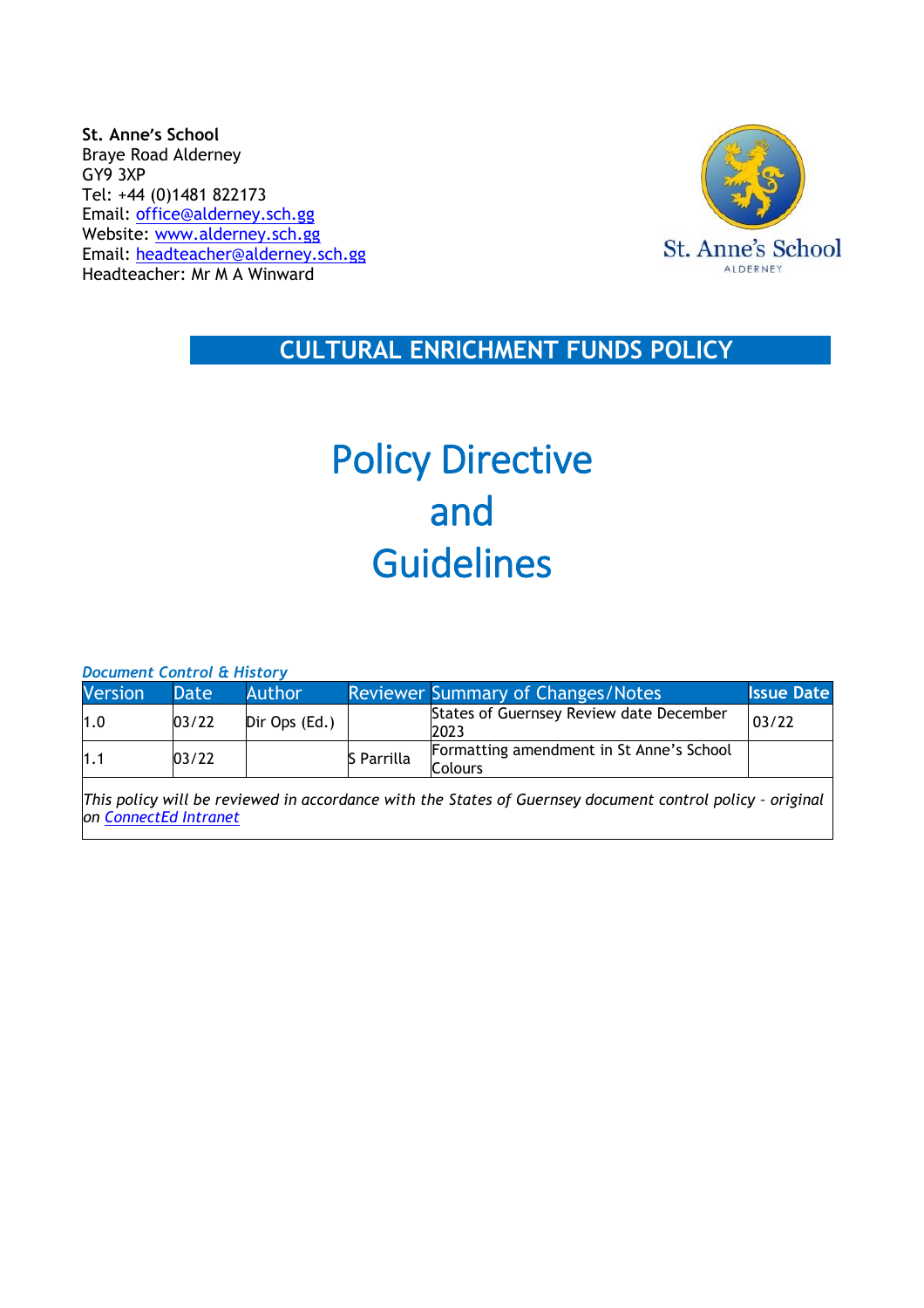### <span id="page-1-0"></span>Contents

| 1.1 |  |  |  |  |  |
|-----|--|--|--|--|--|
| 1.2 |  |  |  |  |  |
| 1.3 |  |  |  |  |  |
| 1.4 |  |  |  |  |  |
| 1.5 |  |  |  |  |  |
| 2.0 |  |  |  |  |  |
| 2.1 |  |  |  |  |  |
| 2.2 |  |  |  |  |  |
| 2.3 |  |  |  |  |  |
|     |  |  |  |  |  |
|     |  |  |  |  |  |
|     |  |  |  |  |  |
|     |  |  |  |  |  |
|     |  |  |  |  |  |
|     |  |  |  |  |  |
|     |  |  |  |  |  |
|     |  |  |  |  |  |
|     |  |  |  |  |  |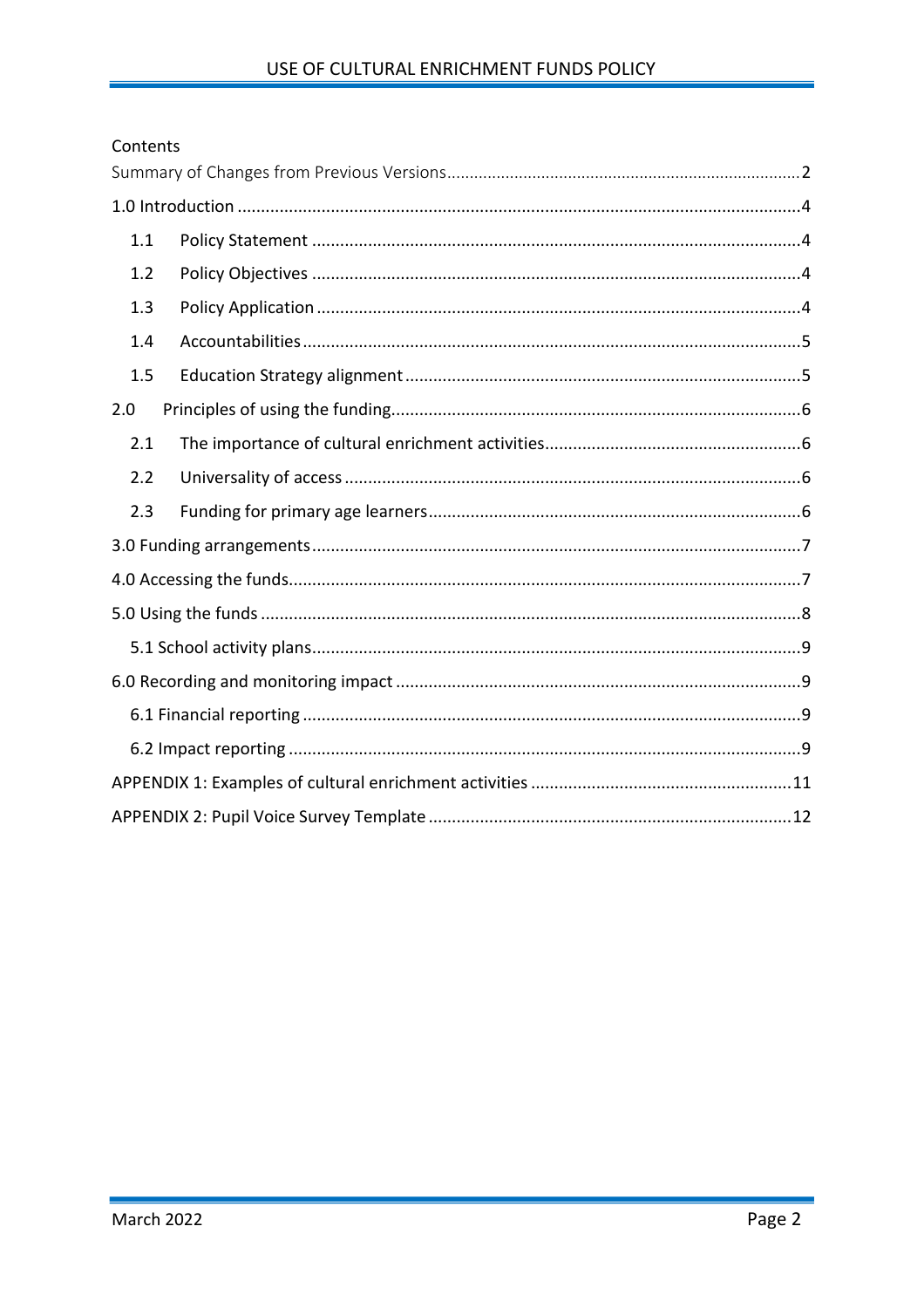# <span id="page-2-0"></span>1.0 Introduction

### <span id="page-2-1"></span>1.1 Policy Statement

Following the States' approval of the 'Building a Better Future: Children's Health & Education' Policy Letter in August 2020, changes to Family Allowance provide an annual sum of £150,000 to be used by primary schools for cultural enrichment activities.<sup>2</sup> This policy is in place from January 2022.

This funding has been introduced as it is recognised that the routine curriculum-based activities provided for learners during the normal school day form only part of the overall education experience. The provision of enrichment activities is of significant benefit to primary-aged learners, particularly if it exposes them to new experiences that they might not otherwise be able to access. However, access is not universal and not all children have equal opportunities to participate. This funding will ensure that meaningful cultural enrichment activities will be provided to all learners, including some of the most disadvantaged students, during the school day as part of their educational development.

## <span id="page-2-2"></span>1.2 Policy Objectives

This policy seeks to provide guidance on how settings can use the funding that is allocated to them for cultural enrichment activities.

Specifically, this policy sets out to:

- Outline how the money will be allocated to each setting, and the arrangements for 2022
- Outline the budgetary arrangements and the purchasing/financial reporting process
- Provide examples and guidance to settings as to what the funds can be spent on
- Inform settings as to how they will be expected to report on the use and monitor the impact of the funds, so that they are used in the most effective way.

### <span id="page-2-3"></span>1.3 Policy Application

This policy applies to any States-maintained educational setting in Guernsey and Alderney which has primary age learners.

Throughout this policy directive, 'Headteacher' refers to Heads of Service and the College of Further Education Principal, and 'school' refers to any education establishment.

<sup>&</sup>lt;sup>2</sup> Building a Better Future: Children's Health & [Education](https://gov.gg/article/177825/Building-a-Better-Future-Childrens-Health--Education) - States of Guernsey (gov.gg)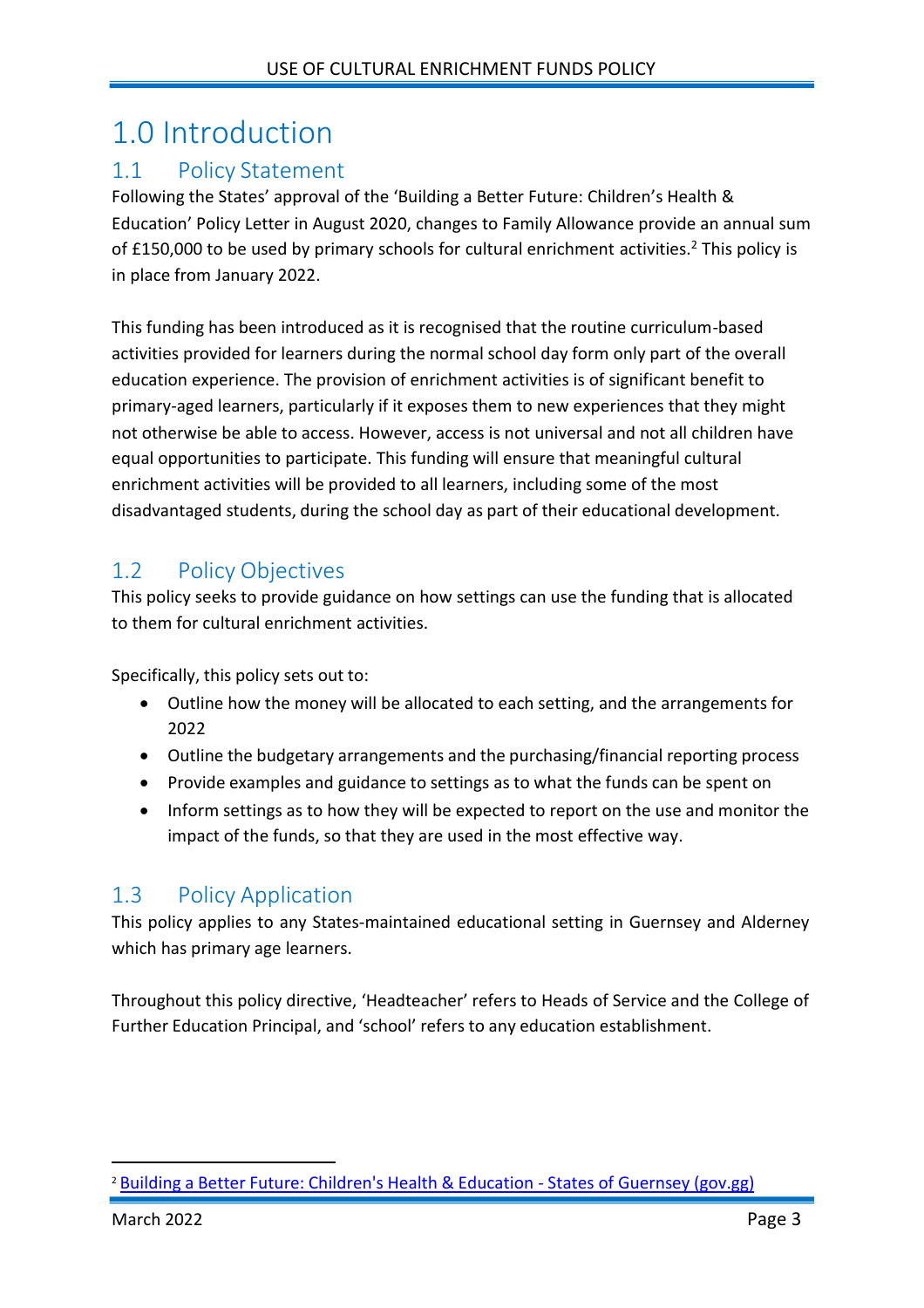### <span id="page-3-0"></span>1.4 Accountabilities

The Director of Education has overall responsibility for the policy, however they may wish to delegate responsibility to the Head of Primary Leadership and Development, for example in respect of developing and reviewing activity plans, monitoring the use of funds and their impact and reporting back to the States.

The Director of Education, or by delegating responsibility to the Head of Primary Leadership and Development, will have responsibility for the budget. Staff within the Education Office may be asked to support the Director of Education and Head of Primary Leadership and Development where necessary in terms of developing plans for use of the funds and assisting with the monitoring and reporting.

The Headteacher is accountable for:

- Providing input into a plan outlining the intended use of the funds for the forthcoming year across settings
- Delivering the cultural enrichment activities as part of the activity plan
- Monitoring and reporting back to the Education Office the impact of the funding within their setting
- Ensuring that the policy is communicated to and understood by staff in their settings

### <span id="page-3-1"></span>1.5 Education Strategy alignment

This Policy links to the following Education Strategy commitments:

#### **Meeting the Needs of our Community**

- Ensuring that our education system equips learners with the right balance of knowledge and skills so they are able to succeed wherever they are, either within or beyond the Bailiwick, now and in the future
- Making the most efficient and effective use of public resources to provide learning environments that promote excellence and facilitate individual creativity and prosperity

#### **Equity, Safety & Inclusivity**

- Embedding whole-setting cultures and practices which promote inclusivity, challenge inequity, support well-being and remove barriers to personal ambition
- Ensuring that our curriculum at all phases reflects the needs of all learners and is appropriately broad, diverse and ambitious

### **High Quality Learning & Excellent Outcomes**

• Championing early intervention approaches in all phases and building on excellent foundations to provide the best outcomes for our learners

#### **Outstanding Leadership & Governance**

• Reporting regularly, accurately and meaningfully on the quality of education across the Bailiwick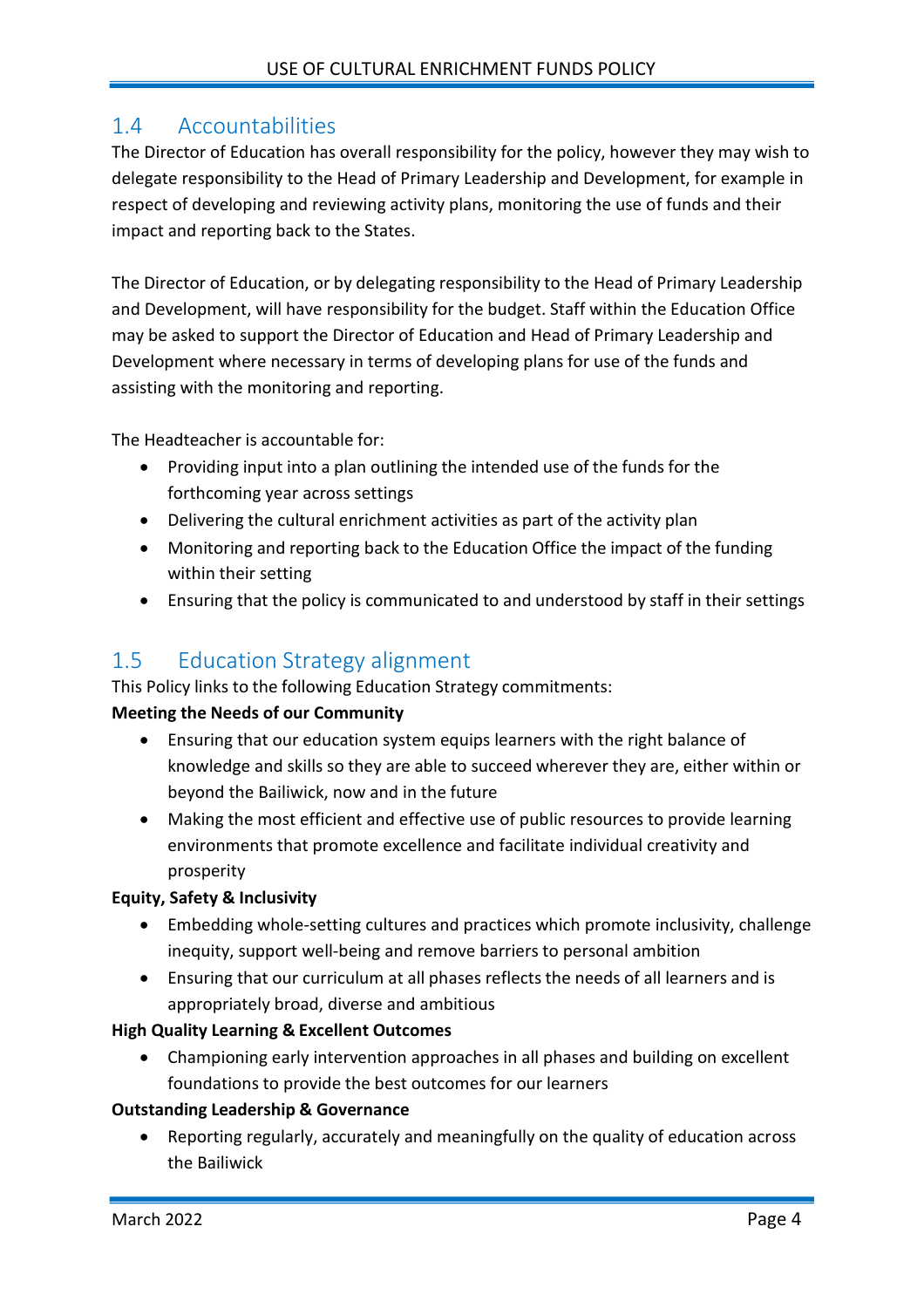# <span id="page-4-0"></span>2.0 Principles of using the funding

### <span id="page-4-1"></span>2.1 The importance of cultural enrichment activities

The States resolved that the funding would be provided specifically to use for cultural enrichment activities. Examples of what this includes are given in section 5.

Enrichment activities focusing on 'cultural capital' help to prepare children for future success, with evidence suggesting that it helps children do better in school through the acquisition of knowledge and skills, whilst also impacting their aspirations throughout their educational involvement.

It will allow learners to deepen their understanding of the world around them and provide fresh insight into their studies, particularly where it exposes them to experiences that are different to those normally found in smaller communities such as Guernsey and Alderney.

## <span id="page-4-2"></span>2.2 Universality of access

Given the benefits that access to cultural enrichment activities can provide to learners, a core principle in using the funding is that activities must be universally accessible.

Whilst all settings in Guernsey and Alderney currently offer additional activities to children outside of formal lesson time, these are normally offered during the lunch break and after school. However, access is not universal, as attendance at such activities often relies on transport (either school buses or parental support) or is constrained by financial and time considerations. This is exacerbated where activities do not take place on the school site. This means that often learners who stand to gain the most from involvement in extracurricular activities are those most likely to have barriers preventing or compromising participation.

To ensure that access is universal, cultural enrichment activities should therefore take place during the current school day. This helps to overcome some of the logistical problems associated with activity outside school hours that are outlined above.

## <span id="page-4-3"></span>2.3 Funding for primary age learners

This funding is available for use for primary age learners only. Cultural enrichment activities can have a significant impact when introduced at a young age, and it is well understood that the strength and breadth of the educational foundations laid down in the primary phase has life-long implications for the student.

It is intended that learners of secondary education age will in future have access to such activities, to be provided through efficiency savings from the reforms to secondary education.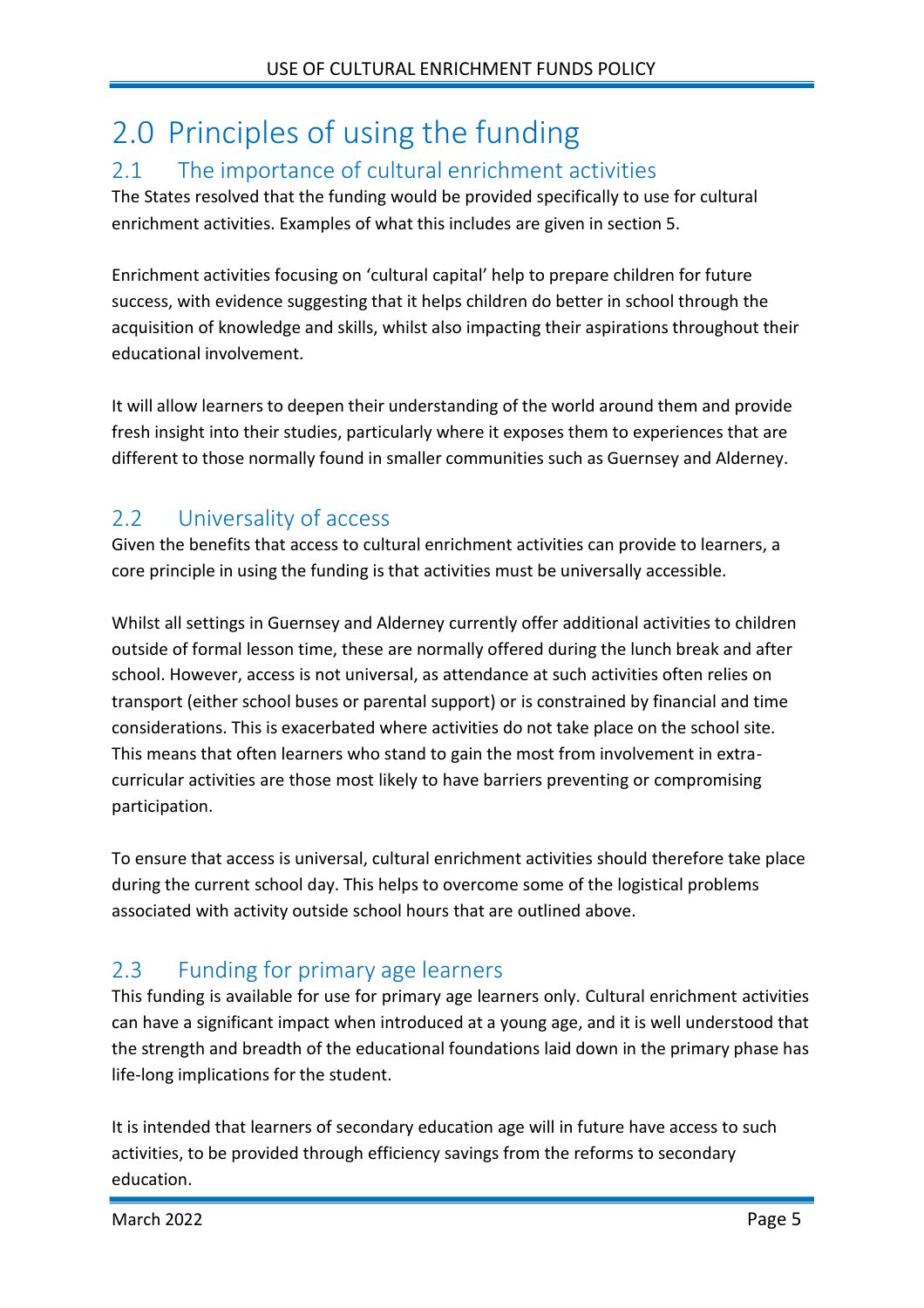# <span id="page-5-0"></span>3.0 Funding arrangements

The £150,000 set aside for cultural enrichment activities will be held in a central pool. This is due to the significant efficiencies that can be obtained in working with one larger budget compared with multiple smaller ones. A plan will be developed at the start of each calendar year detailing the activities to take place across all settings with primary age learners. Primary Head Teachers will be asked for input into this plan.

The exception to this is St. Anne's which, because of the logistical difficulties from being on a separate island, will be provided a portion of the money based on the number of primary aged learners it has (equating to roughly £37 per pupil). The November census will be used to provide pupil numbers and the calculation used to determine the allocation is provided below.

X

£150,000

Total number of primary school age children in Guernsey and Alderney

The number of primary school age children in one setting

St. Anne's will therefore receive £3286.85 for 2022.

This approach will be taken for 2022, however if a setting would prefer, they can request that they receive an allocation of the funding for their own use based on the above calculation from 2023.

It is worth noting that the funding is available to all primary age pupils. This includes primary age pupils who are at settings which go across phases, such as St. Anne's or Les Voies, or at schools which also support pre-school age children, such as Amherst. However the funding must be used for primary age pupils only

# <span id="page-5-1"></span>4.0 Accessing the funds

These funds must be ring-fenced for their intended use only. Purchases towards cultural enrichment activities will be made centrally in line with the activity plan, unless otherwise agreed (for example in the case of St. Anne's).

Purchases will be tracked and accounted for by the Education Finance team to enable the Director of Education/Head of Primary Leadership and Development to monitor what the funding is spent on. This is needed as the Committee *for* Education, Sport & Culture is under States' Resolution to publish evidence of the impact of the funding two years after its introduction.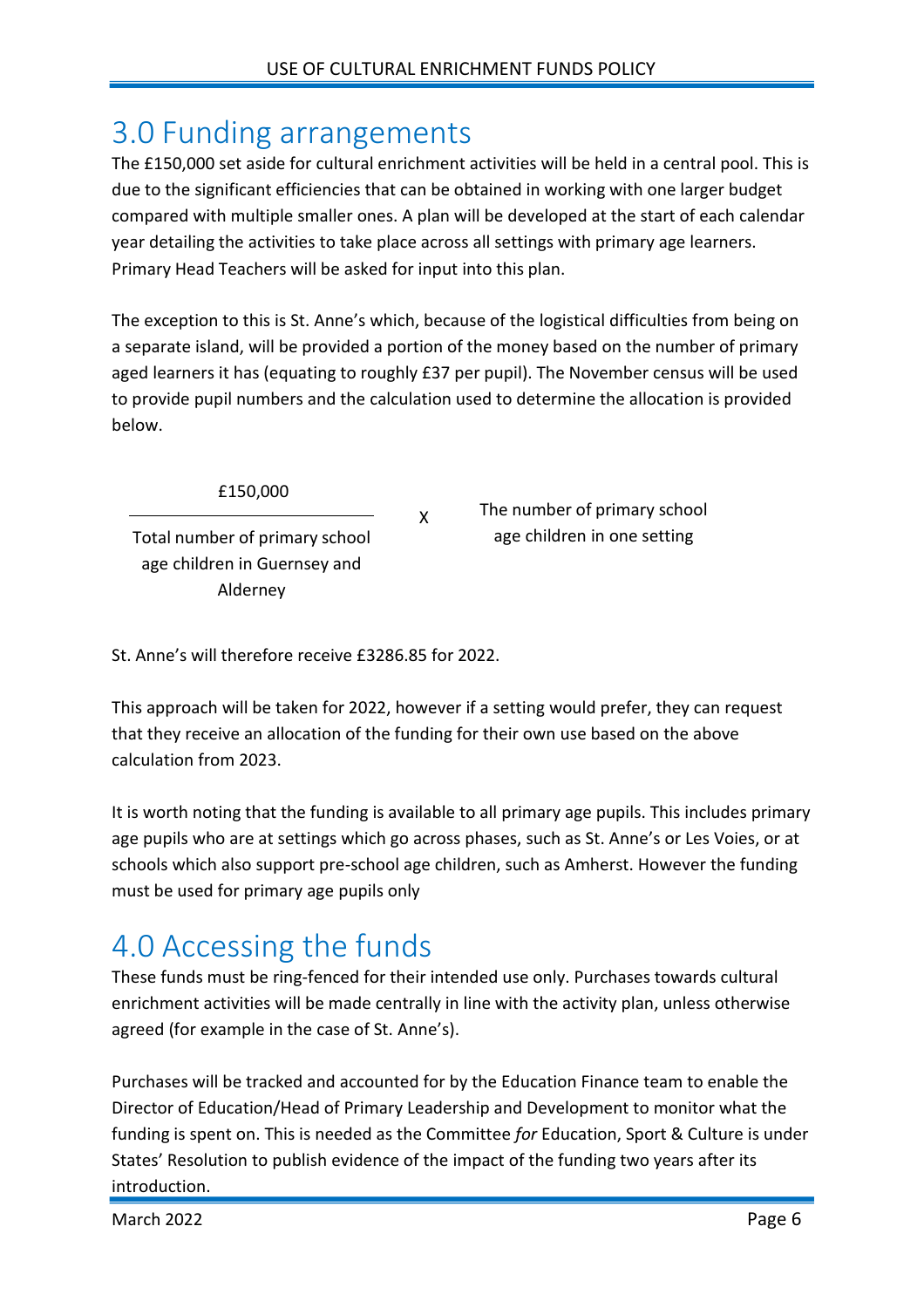The relevant cost centre code is ES4724 and should be applied to any purchase made using these funds, whether done by purchase order, non-purchase order or purchase card. Where the purchase involves hiring of support staff the provider should be asked to send an invoice to be processed as a non-pay expense.

# <span id="page-6-0"></span>5.0 Using the funds

Use of the funds should be in accordance with the principles set out in section 2.

Examples of cultural enrichment activities include:

- Bringing established authors, musicians, artists, actors and sports people to the island to run workshops for students
- Enhanced outdoor adventure learning
- Creating 'pop up' museums and galleries in schools
- Showcasing students' work through formal publication
- Running STEM workshops
- Off-island visits to museums, sporting events and places of historic or cultural significance
- Gifting students high-quality books focused on expanding their knowledge
- Employing additional teaching staff to expand the curriculum offer, for example by hiring French teachers.

Settings will be consulted in the development of an activity plan for the calendar year. A degree of autonomy and flexibility is granted in how funding is used, as long as it remains ring-fenced for its intended purpose and is for the equal benefit of students. This allows for creativity in securing cost-effective opportunities, for example:

- By varying the activities on offer from one year group to another e.g. providing extra French teaching to year 6 but bringing in a visiting author for year 2 (though each year group should have access to some form of activity for it to be universal).
- Offering activities across year groups.

Examples of how this might work can be found at Appendix 1.

The amount spent does not need to be the same for each year group, as long as what is offered for each year group is kept constant to ensure that all students receive the same benefits over their primary school age lives. For this reason, it is important that as much of the £150,000 is spent each year to prevent disparity in what activities learners may access over their school lives.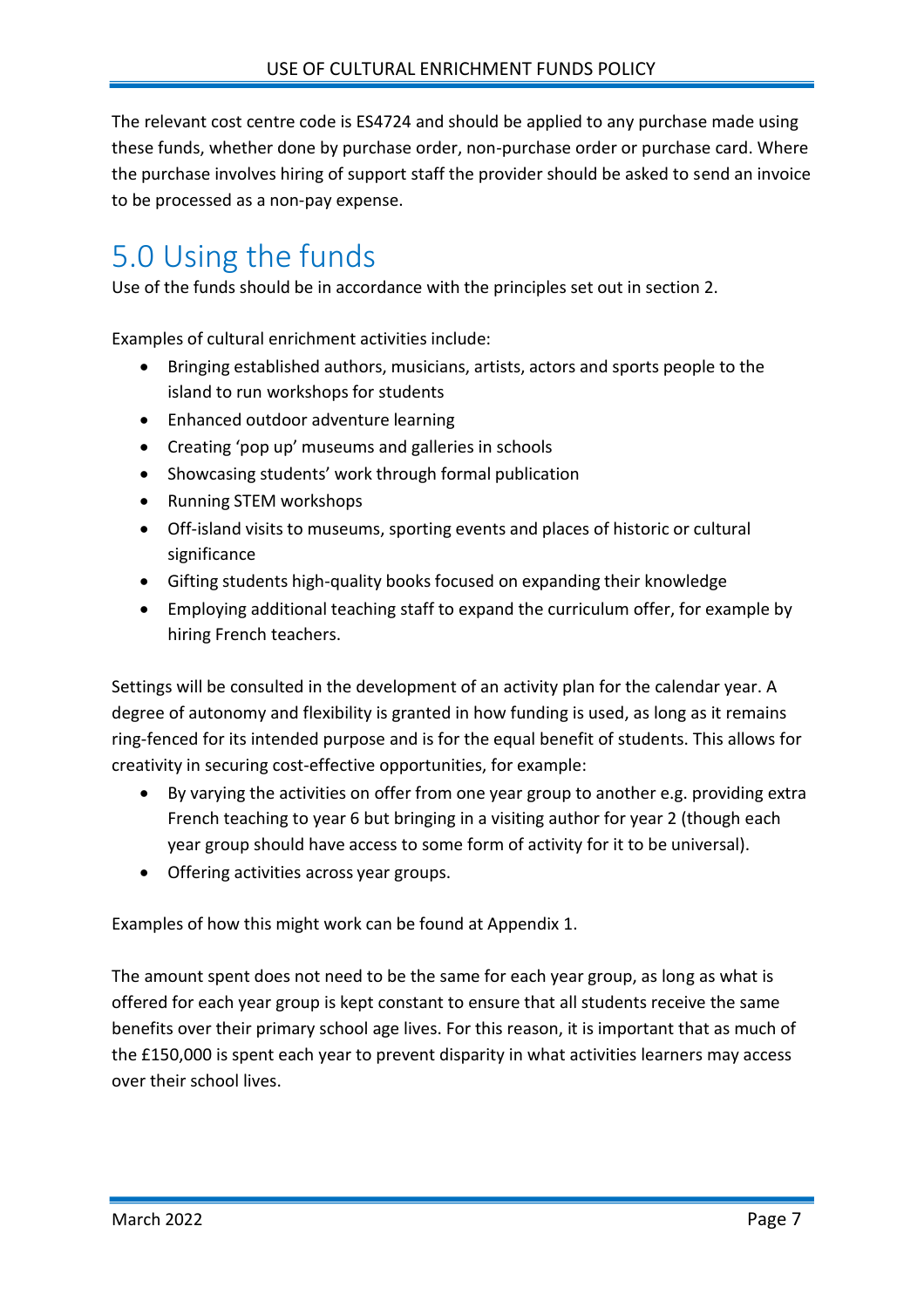### <span id="page-7-0"></span>5.1 School activity plans

To assist in monitoring the programme and ensuring that funds are appropriately used, an activity plan will be developed by the Director of Education/Head of Primary Leadership and Development for each calendar year. Settings will be asked to provide input around what activities they would wish to pursue.

The plan should include the following information:

- A summary of what the activity is
- The estimated cost of providing the activity
- A rough timeframe of when in the school year the activity will be provided
- The year group and school(s) that the activity will be provided to, and the number of learners that will therefore be offered the activity
- Reasoning as to why this activity has been chosen
- Which of the activities will be subject to impact monitoring as set out in section 6.2

A school activity plan will also be required for those settings who are not part of the central funding pool but have their own allocation.

For the first year of the funding being made available, this plan will be developed in the second half of the Spring term and implemented as soon as practical. Thereafter the plan will be developed in Autumn 2 for implementation at the start of the following calendar year, noting that the activities provided should be similar year on year to maintain equal access to opportunities.

# <span id="page-7-2"></span><span id="page-7-1"></span>6.0 Recording and monitoring impact 6.1 Financial reporting

The Finance Team will be able to track purchases and produce a list outlining how the money has been spent, as outlined in Section 4.0. This information will be compiled and analysed to form part of the wider report that the Director of Education/Head of Primary Leadership and Development and the Education Office is required to publish.

### <span id="page-7-3"></span>6.2 Impact reporting

Settings are also asked to report and monitor the activities to indicate whether they are having the desired impact, namely to improve learners' knowledge and skills and to broaden their cultural horizons.

Settings will need to report how many learners, and of what ages, are affected by any cultural enrichment activity that takes place. This will display that the funding has been used for activities that are universal and were accessible to all learners. This should match what is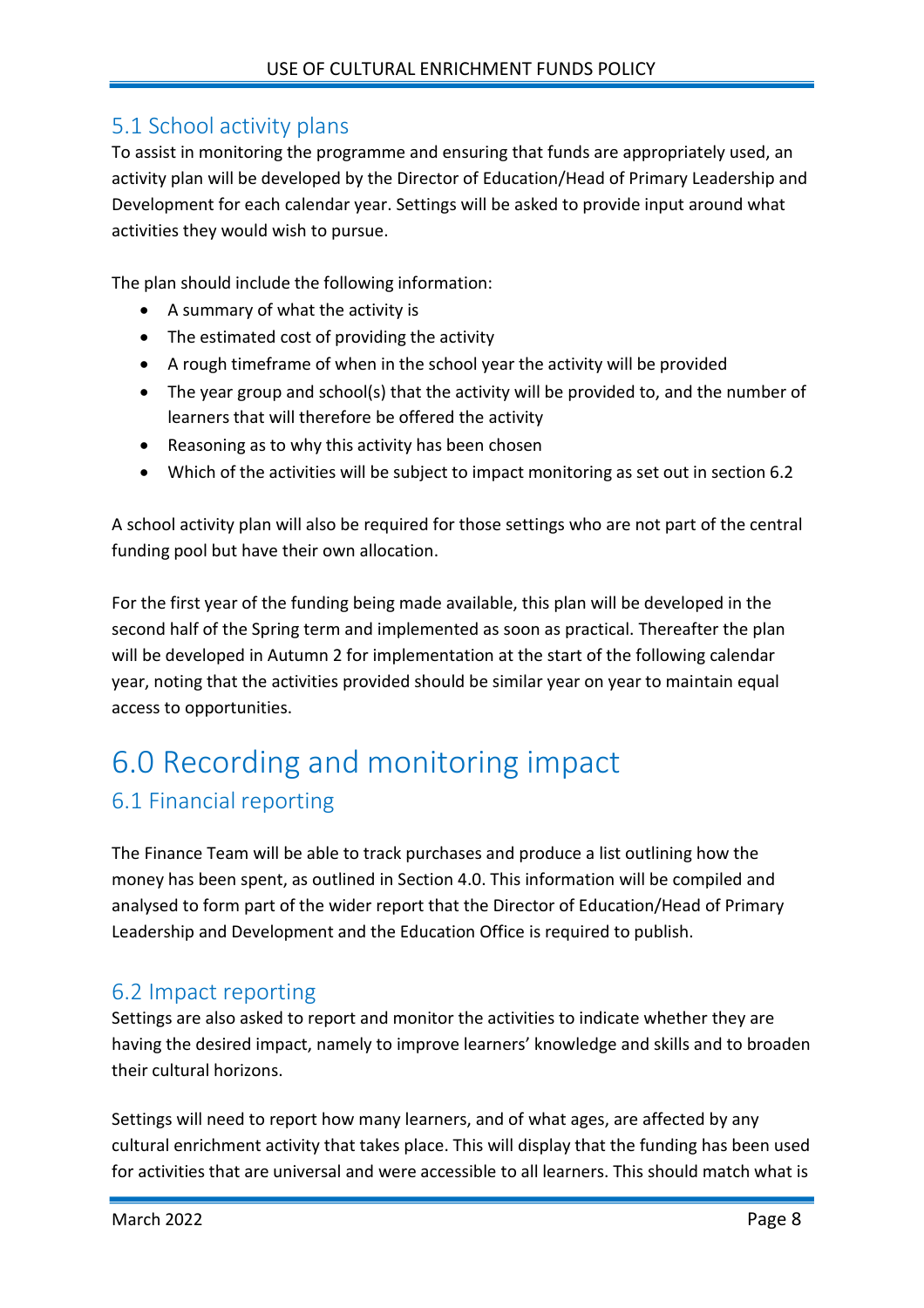included in the activity plan. Where a learner misses an activity, for example due to absence, they can still be included as activities provided are an 'offer' rather than an 'entitlement'.

Settings will also be asked to carry out a pupil voice survey for a minimum of three activities that they carry out across the year. The surveys will indicate what learners have learnt from participating in the activity, whether it is a new opportunity that they might not otherwise have accessed, and if this experience has led to them wanting to do it again or learn more about it. The activities that will be surveyed will be determined by the Head of Primary Leadership and Development and this will be noted in the activity plan.

In order to ensure consistency across settings, a template survey has been attached at Appendix 2 and is also available as a separate word document. Schools may wish to remove the free text questions or otherwise adapt them for learners in the younger year groups.

Once the surveys have been completed, they should be sent to the Director of Education/Head of Primary Leadership and Development with a covering email noting which of the activities on the plan it relates to.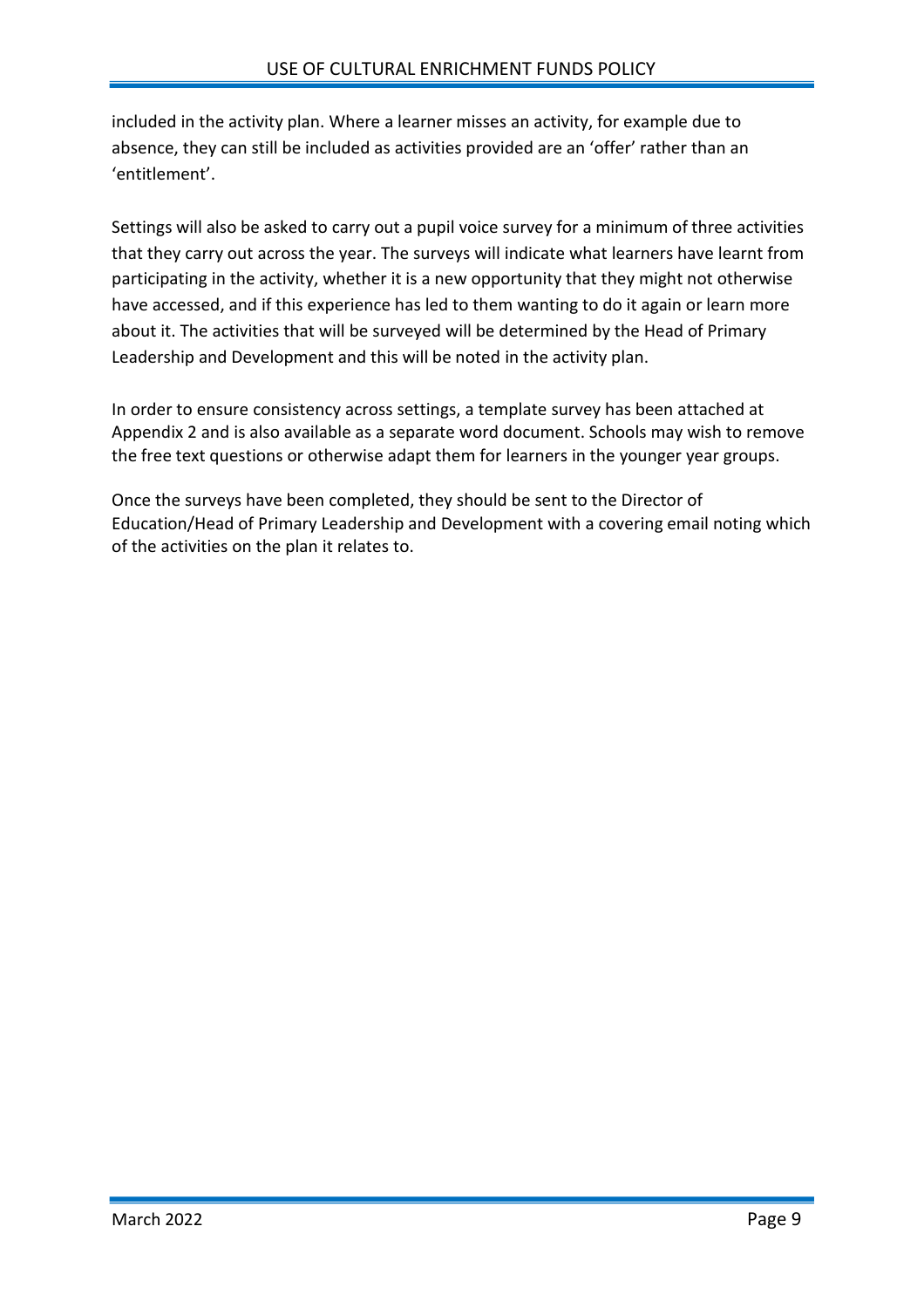# <span id="page-9-0"></span>APPENDIX 1: Examples of cultural enrichment

# activities

#### Example 1: Cultural Activities

- Visiting author from the UK visit every class in a year group over 3 days
- Subsidise a weeklong camping trip for one year group
- Buy every child their own copy of a high-quality book to keep
- Guernsey based artist in residence working with one year group across schools

#### This approach would:

- Enrich the English and art curriculum
- Ensure that every learner can access a camping trip during their primary school life
- Provide every learner with at least 7 high quality books at home by the time they left the school.

#### Example 2: Lunchtime play

- Employ part time play leaders to work across schools
- Provide research-based, high quality training to playtime staff
- Install storage sheds and purchase play equipment

#### This approach would:

- Lead to higher levels of physical activity across schools
- Improve behaviour and social skills
- Reduce workload on senior staff who currently have to do lunch duty

#### Example 3: Teaching provision

• Hire two specialist French teachers to work across the schools and to teach an hour a week to each KS2 child

This approach would:

- Improve the quality of teaching in French
- Allow class teachers to have an hour a week where they could work 1:1 with children who need extra support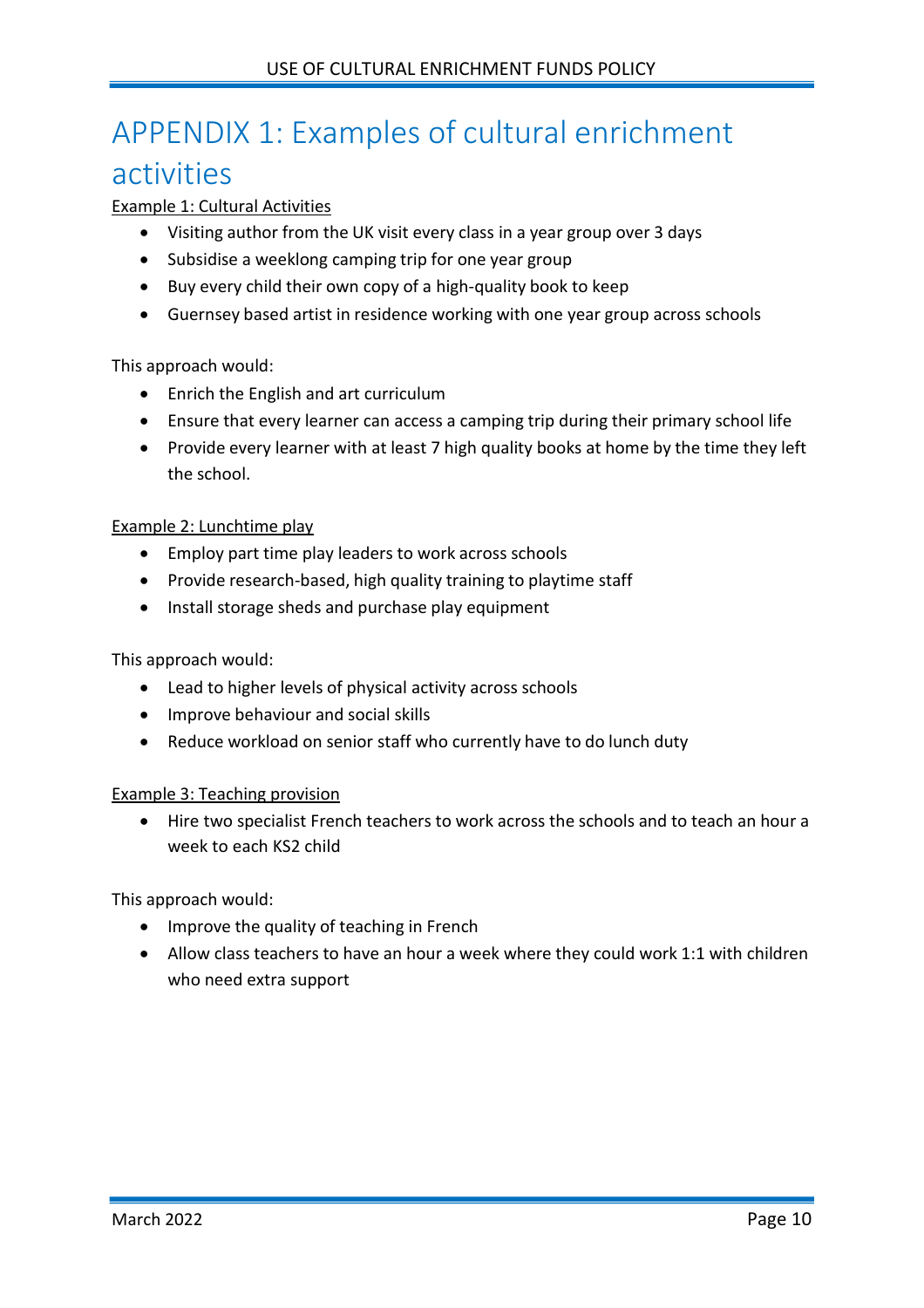# <span id="page-10-0"></span>APPENDIX 2: Pupil Voice Survey Template

Cultural Enrichment Pupil Voice Survey

| School:     |
|-------------|
| Year Group: |
| Activity:   |

Name: Name and Allen and Allen and Allen and Allen and Allen and Allen and Allen and Allen and Allen and Allen

Please tick one box to show how much you agree with each statement

|                                                    | Definitely | Mostly | A bit | Not at<br>all |
|----------------------------------------------------|------------|--------|-------|---------------|
| I enjoyed this activity                            |            |        |       |               |
| I thought the activity was interesting             |            |        |       |               |
| I understand why we did this activity              |            |        |       |               |
| This was a new activity for me                     |            |        |       |               |
|                                                    |            |        |       |               |
| I want to do a similar activity again              |            |        |       |               |
| I have learnt new things from doing this activity  |            |        |       |               |
| I think the things I have learnt are really useful |            |        |       |               |
| I want to find out more about the things I learnt  |            |        |       |               |

The most interesting thing I learnt from doing this activity is: